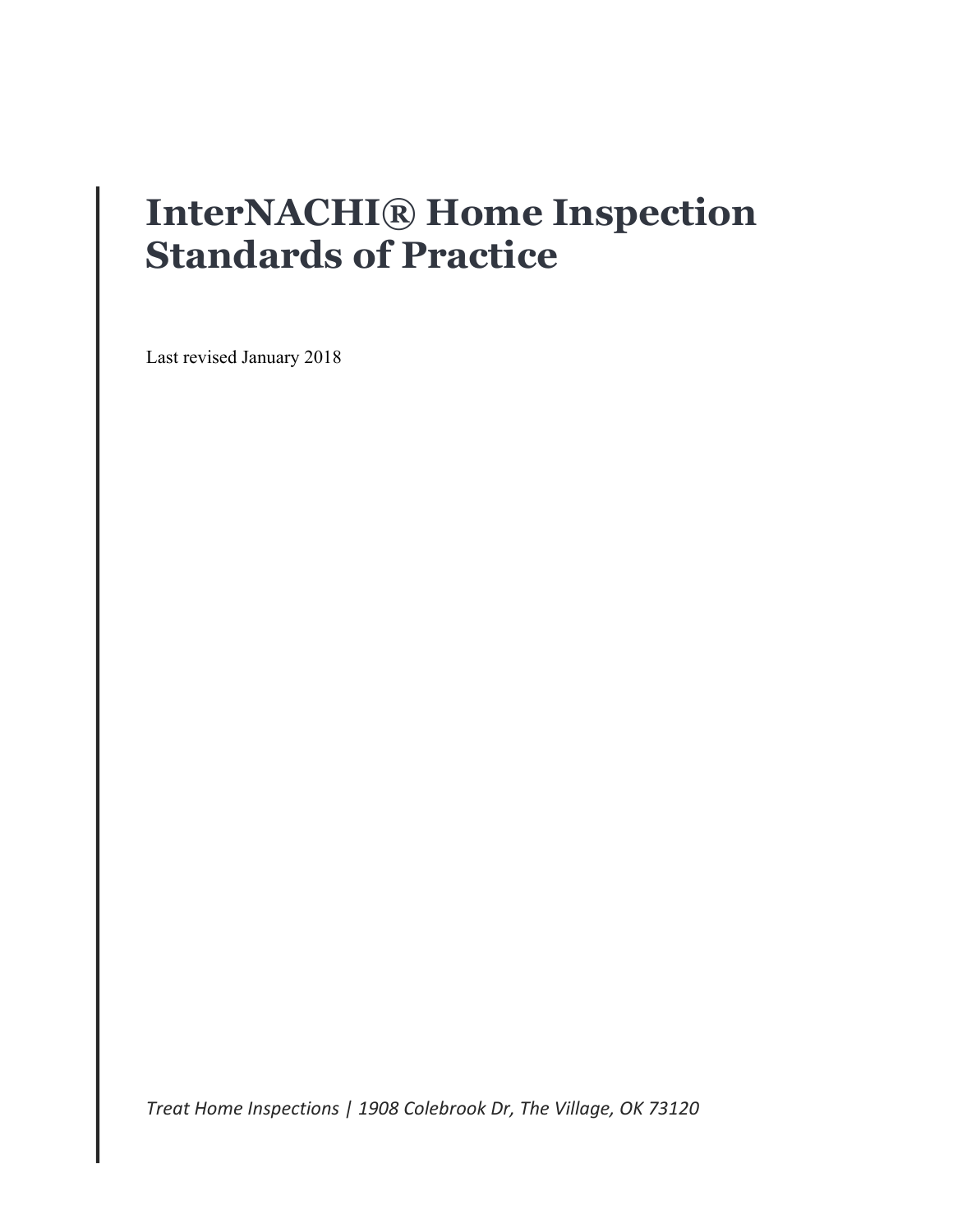#### **Table of Contents**

| <u> 1989 - Johann Barn, amerikan bernama di sebagai bernama dan bernama di sebagai bernama dalam bernama dalam b</u>         |  |
|------------------------------------------------------------------------------------------------------------------------------|--|
|                                                                                                                              |  |
| <u> 1989 - Johann Stoff, die besteht aus der Stoffen und der Stoffen und der Stoffen und der Stoffen und der Stoffen und</u> |  |
|                                                                                                                              |  |
| <u> 1989 - Johann Stoff, deutscher Stoffen und der Stoffen und der Stoffen und der Stoffen und der Stoffen und der</u>       |  |
|                                                                                                                              |  |
|                                                                                                                              |  |
|                                                                                                                              |  |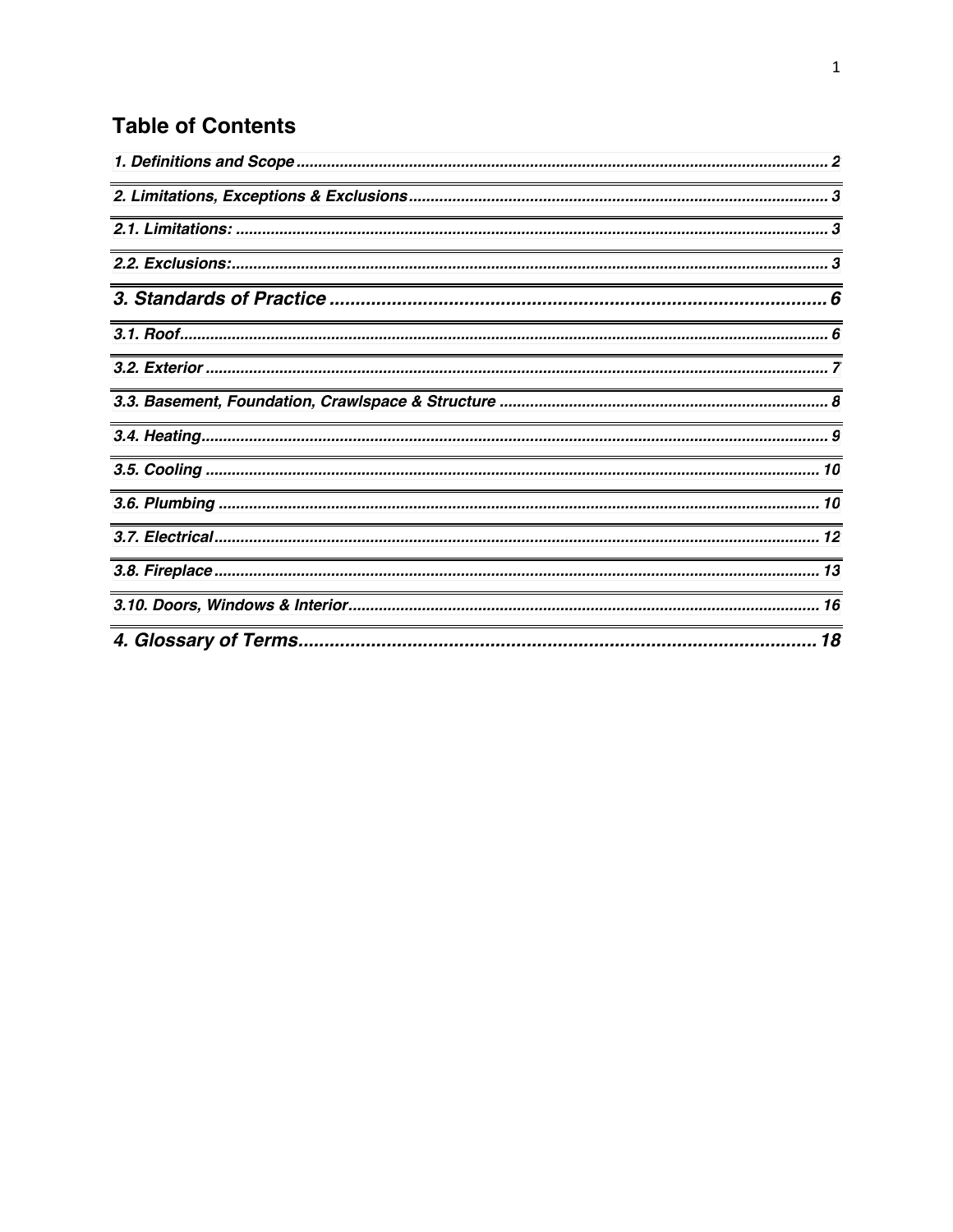### **1. Definitions and Scope**

**1.1.** A **home inspection** is a non-invasive, visual examination of the accessible areas of a residential property (as delineated below), performed for a fee, which is designed to identify defects within specific systems and components defined by these Standards that are both observed and deemed material by the inspector. The scope of work may be modified by the Client and Inspector prior to the inspection process.

- I. The home inspection is based on the observations made on the date of the inspection, and not a prediction of future conditions.
- II. The home inspection will not reveal every issue that exists or ever could exist, but only those material defects observed on the date of the inspection.

**1.2.** A **material defect** is a specific issue with a system or component of a residential property that may have a significant, adverse impact on the value of the property, or that poses an unreasonable risk to people. The fact that a system or component is near, at, or beyond the end of its normal, useful life is not, in itself, a material defect.

**1.3.** A **home inspection report** shall identify, in written format, defects within specific systems and components defined by these Standards that are both observed and deemed material by the inspector. Inspection reports may include additional comments and recommendations.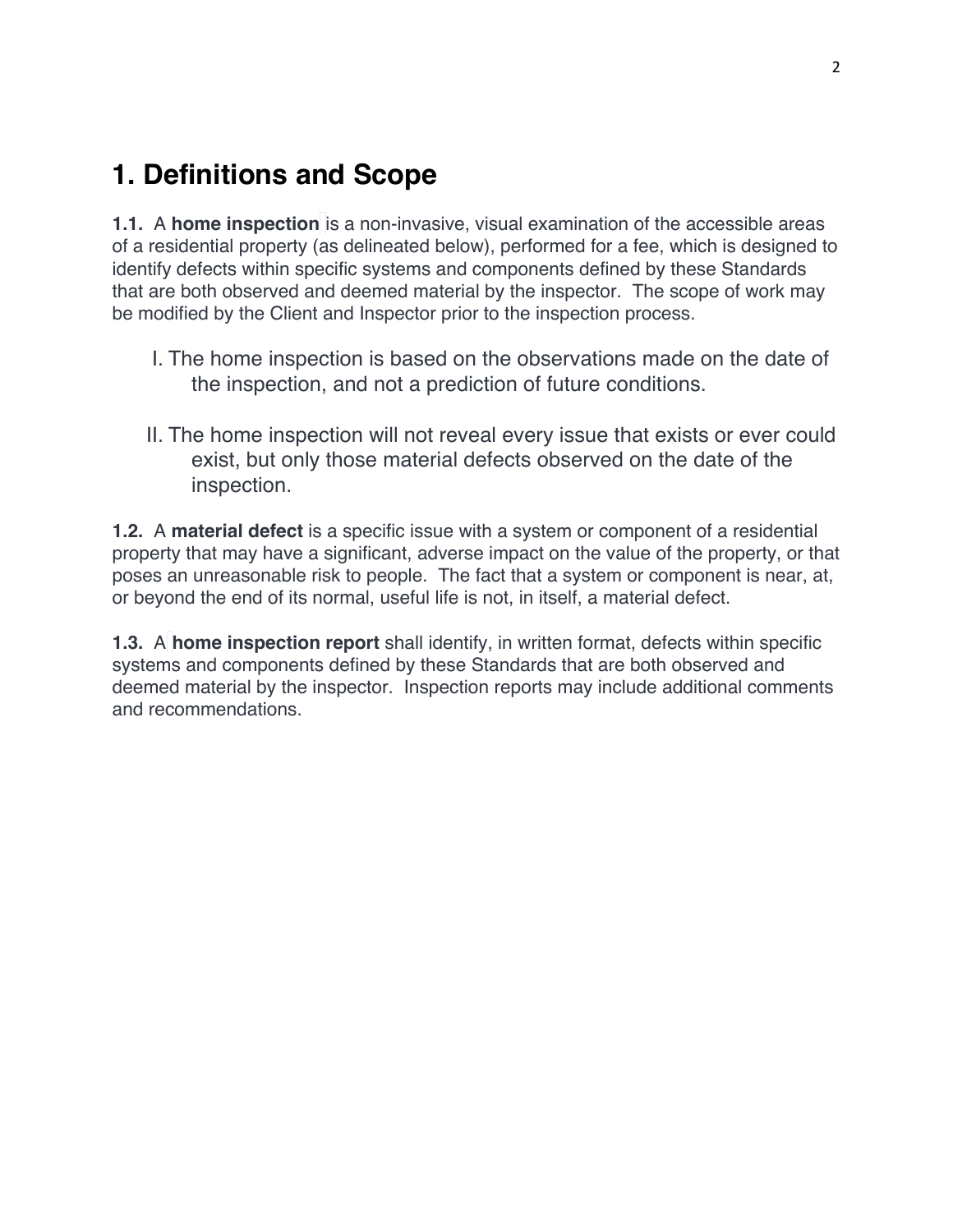### **2. Limitations, Exceptions & Exclusions**

#### **2.1. Limitations:**

- I. An inspection is not technically exhaustive.
- II. An inspection will not identify concealed or latent defects.
- III. An inspection will not deal with aesthetic concerns, or what could be deemed matters of taste, cosmetic defects, etc.
- IV. An inspection will not determine the suitability of the property for any use.
- V. An inspection does not determine the market value of the property or its marketability.
- VI. An inspection does not determine the insurability of the property.
- VII. An inspection does not determine the advisability or inadvisability of the purchase of the inspected property.
- VIII. An inspection does not determine the life expectancy of the property or any components or systems therein.
- IX. An inspection does not include items not permanently installed.
- X. This Standards of Practice applies to properties with four or fewer residential units and their attached garages and carports.

#### **2.2. Exclusions:**

- I. The inspector is not required to determine:
	- A. property boundary lines or encroachments.
	- B. the condition of any component or system that is not readily accessible.
	- C. the service life expectancy of any component or system.
	- D. the size, capacity, BTU, performance or efficiency of any component or system.
	- E. the cause or reason of any condition.
	- F. the cause for the need of correction, repair or replacement of any system or component.
	- G. future conditions.
	- H. compliance with codes or regulations.
	- I. the presence of evidence of rodents, birds, bats, animals, insects, or other pests.
	- J. the presence of mold, mildew or fungus.
	- K. the presence of airborne hazards, including radon.
	- L. the air quality.
	- M. the existence of environmental hazards, including lead paint, asbestos or toxic drywall.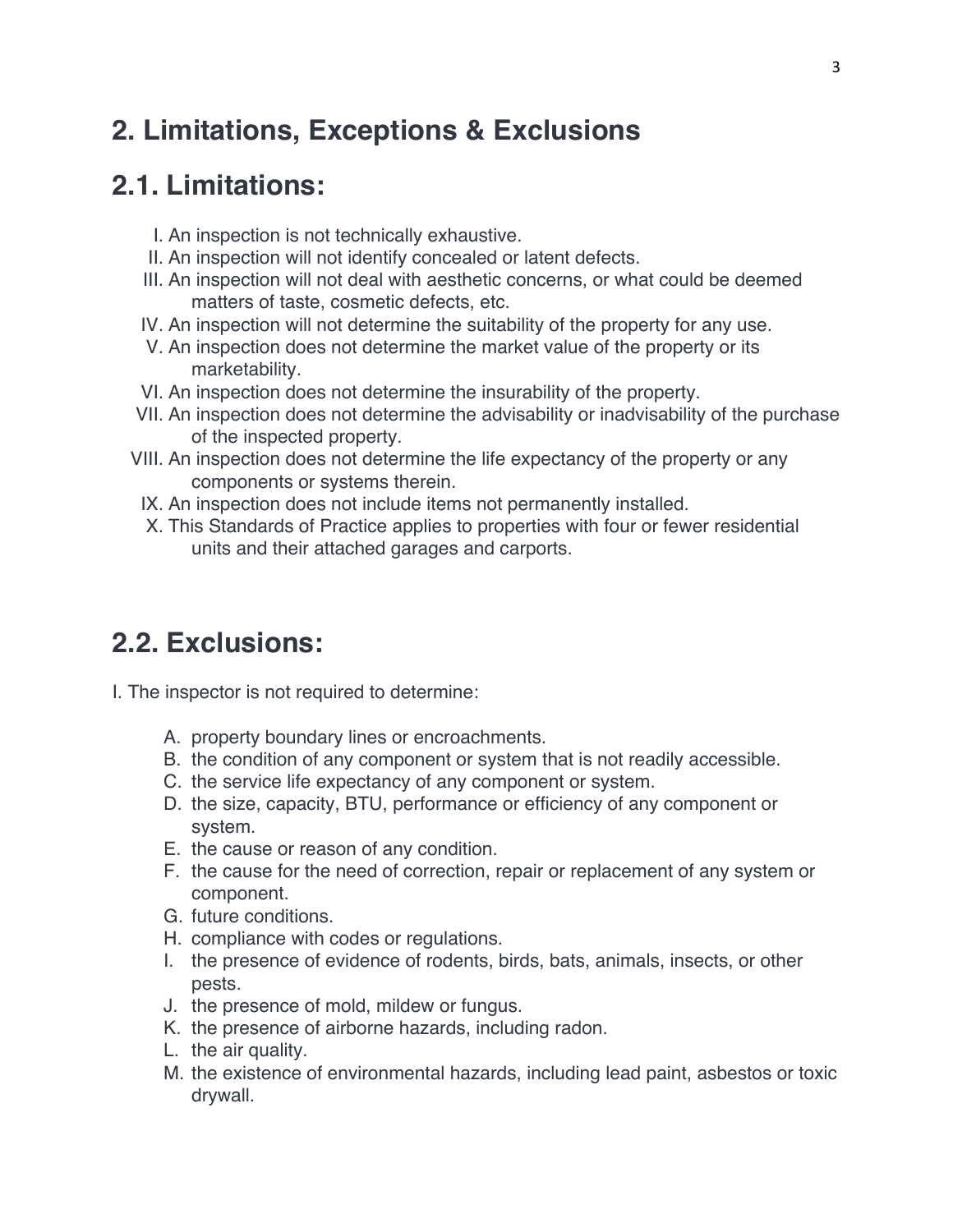- N. the existence of electromagnetic fields.
- O. any hazardous waste conditions.
- P. any manufacturers' recalls or conformance with manufacturer installation, or any information included for consumer protection purposes.
- Q. acoustical properties.
- R. correction, replacement or repair cost estimates.
- S. estimates of the cost to operate any given system.
- II. The inspector is not required to operate:
	- A. any system that is shut down.
	- B. any system that does not function properly.
	- C. or evaluate low-voltage electrical systems, such as, but not limited to:
		- 1. phone lines;
		- 2. cable lines;
		- 3. satellite dishes;
		- 4. antennae;
		- 5. lights; or
		- 6. remote controls.
	- D. any system that does not turn on with the use of normal operating controls.
	- E. any shut-off valves or manual stop valves.
	- F. any electrical disconnect or over-current protection devices.
	- G. any alarm systems.
	- H. moisture meters, gas detectors or similar equipment.
- III. The inspector is not required to:
	- A. move any personal items or other obstructions, such as, but not limited to: throw rugs, carpeting, wall coverings, furniture, ceiling tiles, window coverings, equipment, plants, ice, debris, snow, water, dirt, pets, or anything else that might restrict the visual inspection.
	- B. dismantle, open or uncover any system or component.
	- C. enter or access any area that may, in the inspector's opinion, be unsafe.
	- D. enter crawlspaces or other areas that may be unsafe or not readily accessible.
	- E. inspect underground items, such as, but not limited to: lawn-irrigation systems, or underground storage tanks (or indications of their presence), whether abandoned or actively used.
	- F. do anything that may, in the inspector's opinion, be unsafe or dangerous to him/herself or others, or damage property, such as, but not limited to: walking on roof surfaces, climbing ladders, entering attic spaces, or negotiating with pets.
	- G. inspect decorative items.
	- H. inspect common elements or areas in multi-unit housing.
	- I. inspect intercoms, speaker systems or security systems.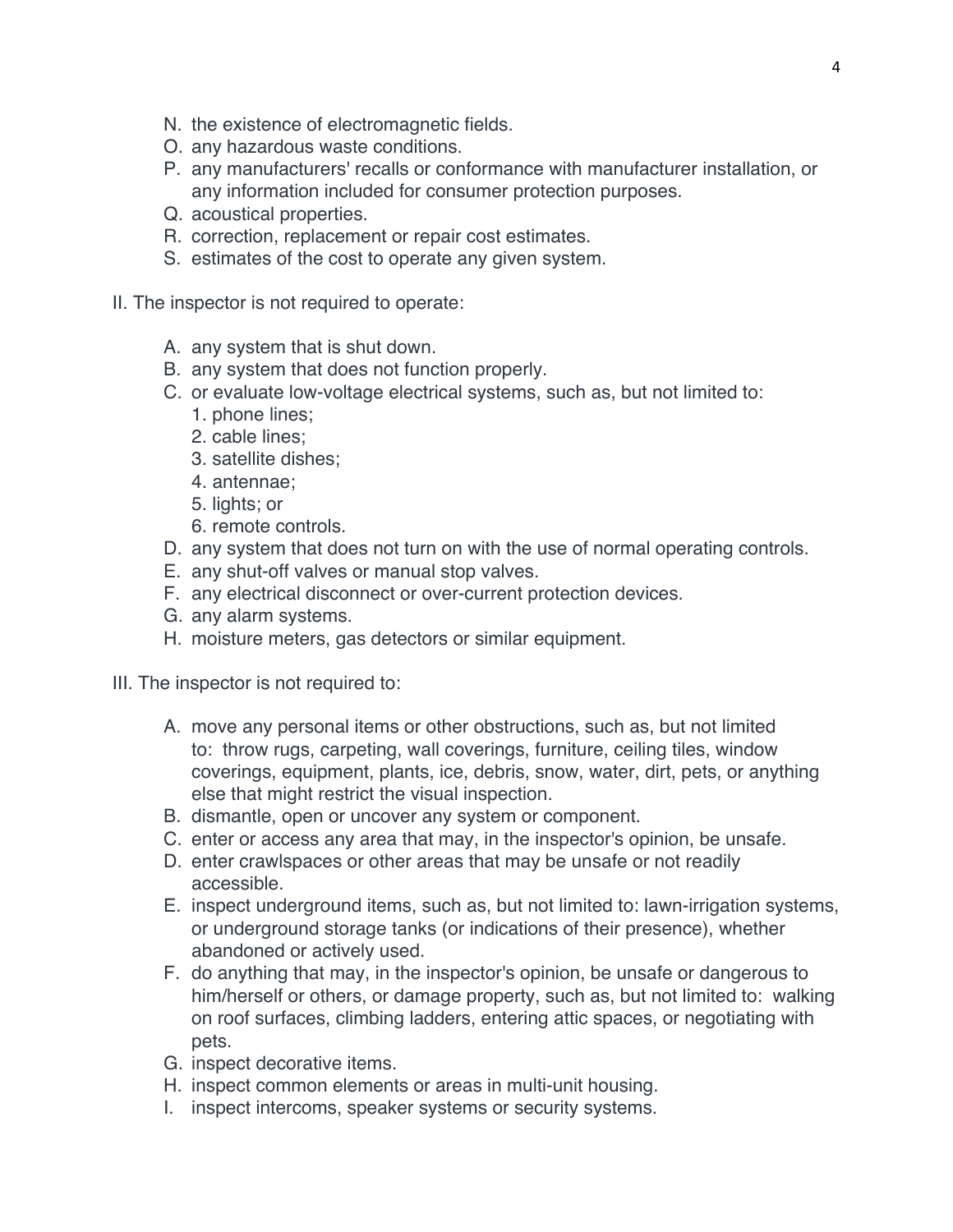- J. offer guarantees or warranties.
- K. offer or perform any engineering services.
- L. offer or perform any trade or professional service other than a home inspection.
- M. research the history of the property, or report on its potential for alteration, modification, extendibility or suitability for a specific or proposed use for occupancy.
- N. determine the age of construction or installation of any system, structure or component of a building, or differentiate between original construction and subsequent additions, improvements, renovations or replacements.
- O. determine the insurability of a property.
- P. perform or offer Phase 1 or environmental audits.
- Q. inspect any system or component that is not included in these Standards.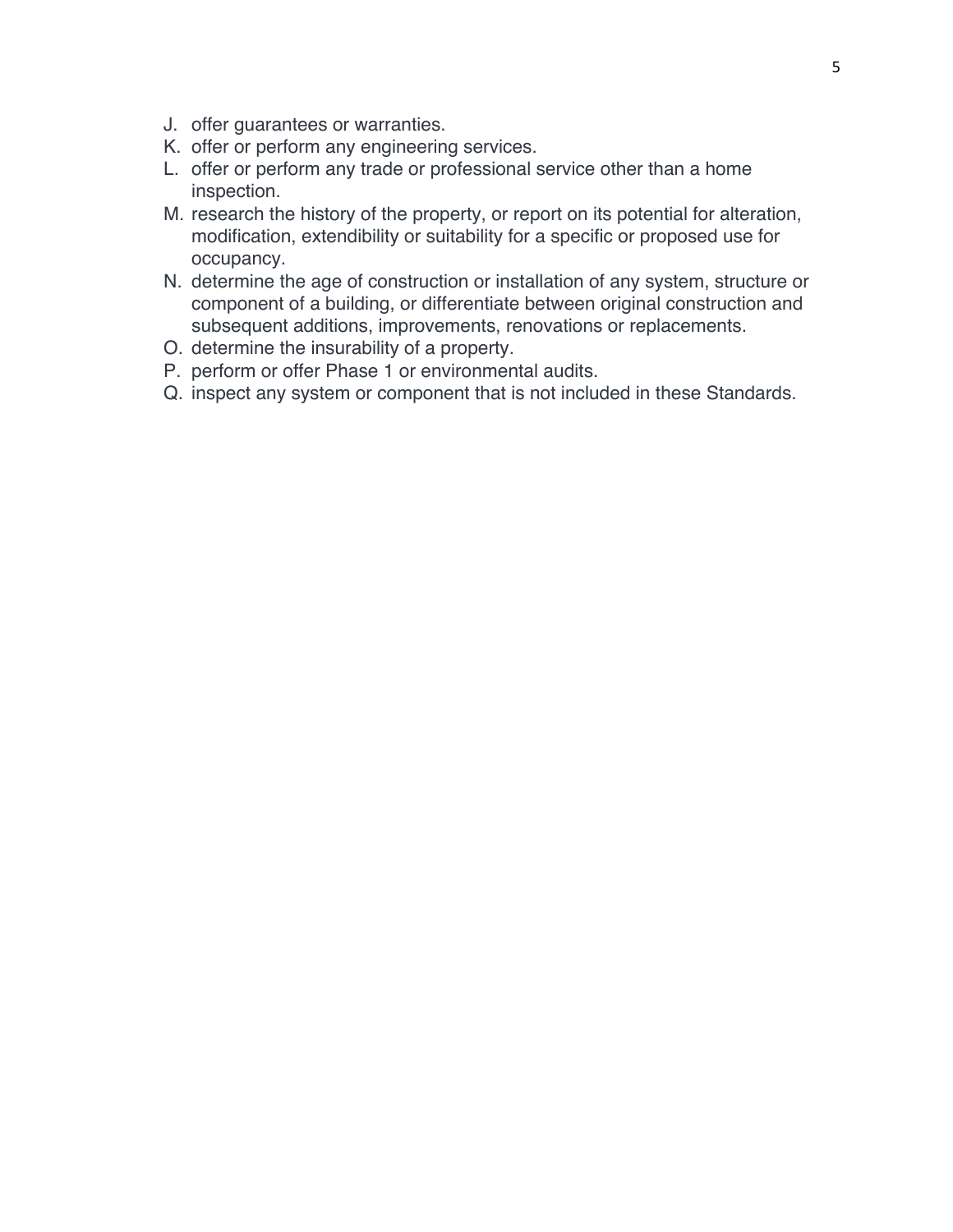# **3. Standards of Practice**

## **3.1. Roof**

I. The inspector shall inspect from ground level or the eaves:

- A. the roof-covering materials;
- B. the gutters;
- C. the downspouts;
- D. the vents, flashing, skylights, chimney, and other roof penetrations; and
- E. the general structure of the roof from the readily accessible panels, doors or stairs.
- II. The inspector shall describe:
- A. the type of roof-covering materials.
- III. The inspector shall report as in need of correction:
	- A. observed indications of active roof leaks.
- IV. The inspector is not required to:
	- A. walk on any roof surface.
	- B. predict the service life expectancy.
	- C. inspect underground downspout diverter drainage pipes.
	- D. remove snow, ice, debris or other conditions that prohibit the observation of the roof surfaces.
	- E. move insulation.
	- F. inspect antennae, satellite dishes, lightning arresters, de-icing equipment, or similar attachments.
	- G. walk on any roof areas that appear, in the inspector's opinion, to be unsafe.
	- H. walk on any roof areas if doing so might, in the inspector's opinion, cause damage.
	- I. perform a water test.
	- J. warrant or certify the roof.
	- K. confirm proper fastening or installation of any roof-covering material.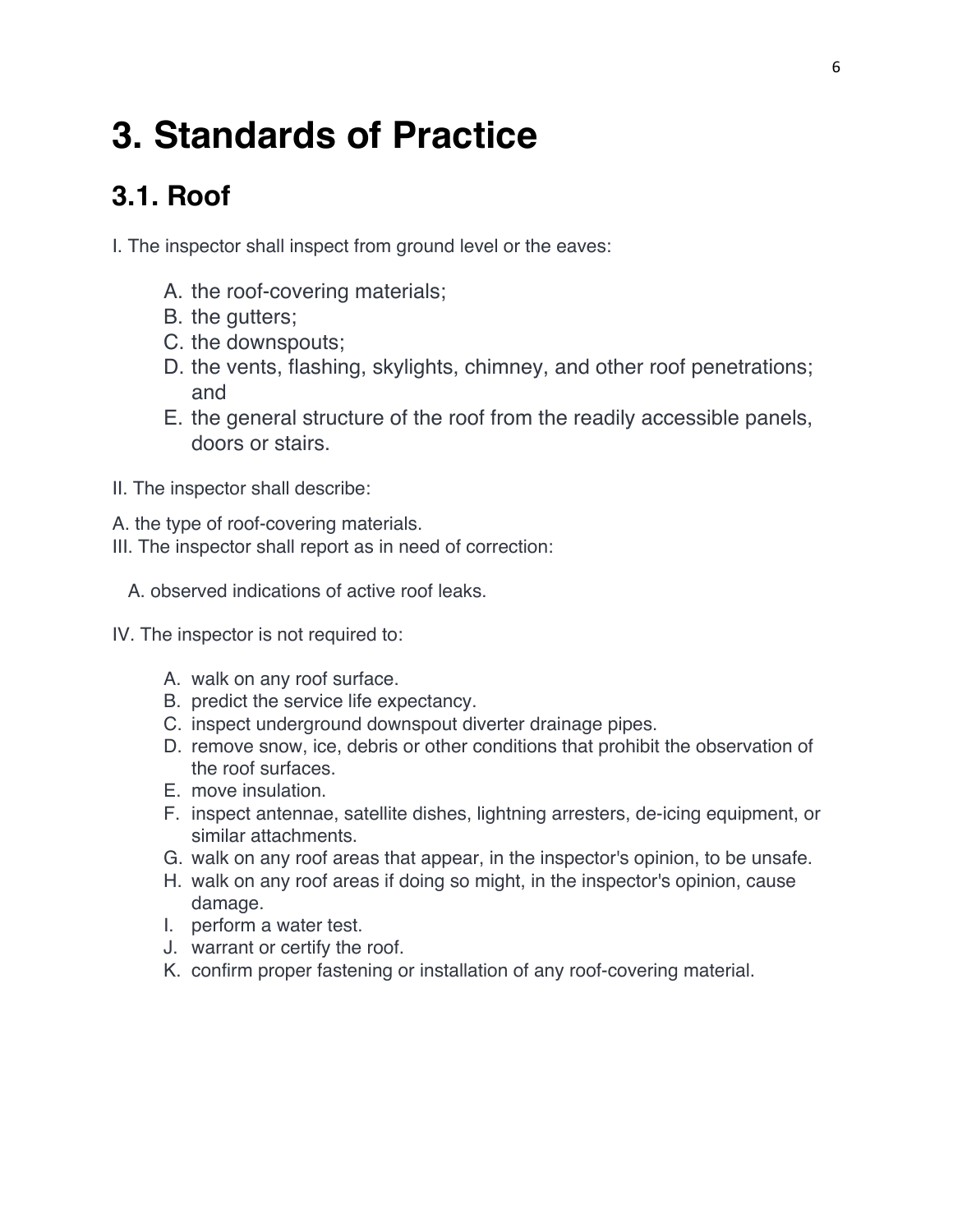#### **3.2. Exterior**

- I. The inspector shall inspect:
	- A. the exterior wall-covering materials;
	- B. the eaves, soffits and fascia;
	- C. a representative number of windows;
	- D. all exterior doors;
	- E. flashing and trim;
	- F. adjacent walkways and driveways;
	- G. stairs, steps, stoops, stairways and ramps;
	- H. porches, patios, decks, balconies and carports;
	- I. railings, guards and handrails; and
	- J. vegetation, surface drainage, retaining walls and grading of the property, where they may adversely affect the structure due to moisture intrusion.
- II. The inspector shall describe:
	- A. the type of exterior wall-covering materials.
- III. The inspector shall report as in need of correction:
	- A. any improper spacing between intermediate balusters, spindles and rails.
- IV. The inspector is not required to:
	- A. inspect or operate screens, storm windows, shutters, awnings, fences, outbuildings, or exterior accent lighting.
	- B. inspect items that are not visible or readily accessible from the ground, including window and door flashing.
	- C. inspect or identify geological, geotechnical, hydrological or soil conditions.
	- D. inspect recreational facilities or playground equipment.
	- E. inspect seawalls, breakwalls or docks.
	- F. inspect erosion-control or earth-stabilization measures.
	- G. inspect for safety-type glass.
	- H. inspect underground utilities.
	- I. inspect underground items.
	- J. inspect wells or springs.
	- K. inspect solar, wind or geothermal systems.
	- L. inspect swimming pools or spas.
	- M. inspect wastewater treatment systems, septic systems or cesspools.
	- N. inspect irrigation or sprinkler systems.
	- O. inspect drainfields or dry wells.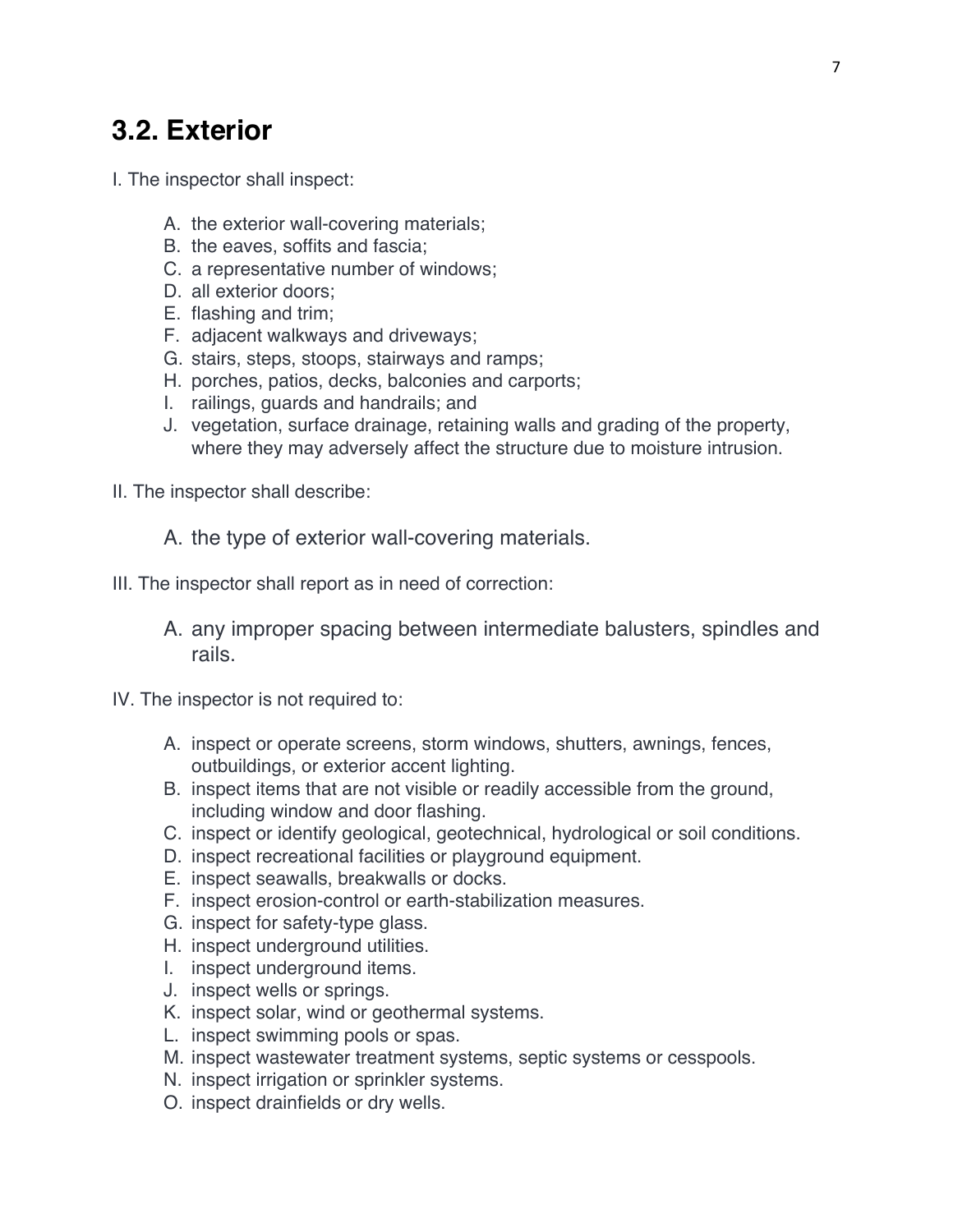P. determine the integrity of multiple-pane window glazing or thermal window seals.

#### **3.3. Basement, Foundation, Crawlspace & Structure**

I. The inspector shall inspect:

- A. the foundation;
- B. the basement;
- C. the crawlspace; and
- D. structural components.

II. The inspector shall describe:

- A. the type of foundation; and
- B. the location of the access to the under-floor space.

III. The inspector shall report as in need of correction:

- A. observed indications of wood in contact with or near soil;
- B. observed indications of active water penetration;
- C. observed indications of possible foundation movement, such as sheetrock cracks, brick cracks, out-of-square door frames, and unlevel floors; and
- D. any observed cutting, notching and boring of framing members that may, in the inspector's opinion, present a structural or safety concern.
- IV. The inspector is not required to:
	- A. enter any crawlspace that is not readily accessible, or where entry could cause damage or pose a hazard to him/herself.
	- B. move stored items or debris.
	- C. operate sump pumps with inaccessible floats.
	- D. identify the size, spacing, span or location or determine the adequacy of foundation bolting, bracing, joists, joist spans or support systems.
	- E. provide any engineering or architectural service.
	- F. report on the adequacy of any structural system or component.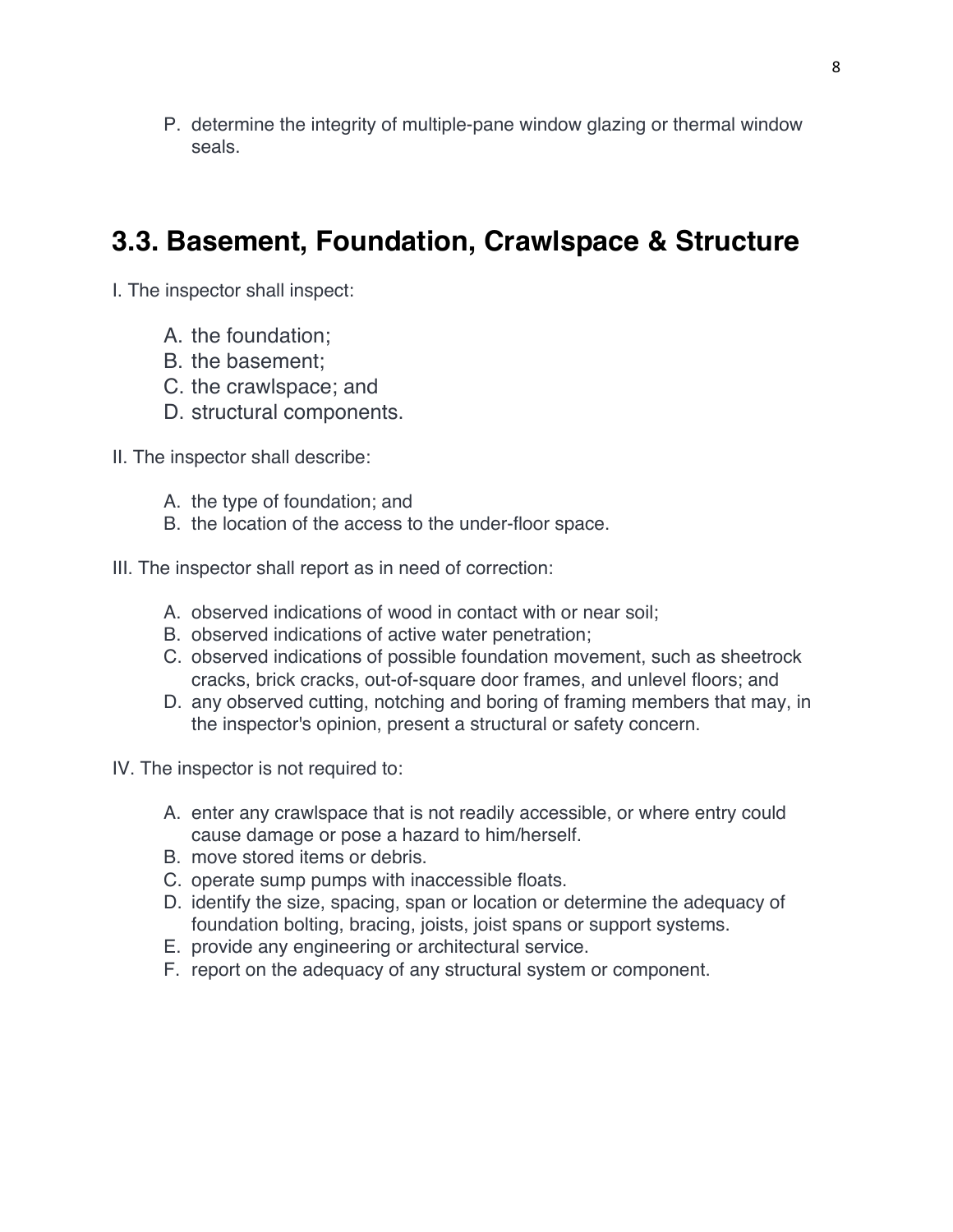#### **3.4. Heating**

- I. The inspector shall inspect:
	- A. the heating system, using normal operating controls.
- II. The inspector shall describe:
	- A. the location of the thermostat for the heating system;
	- B. the energy source; and
	- C. the heating method.

III. The inspector shall report as in need of correction:

- A. any heating system that did not operate; and
- B. if the heating system was deemed inaccessible.
- IV. The inspector is not required to:
	- A. inspect, measure, or evaluate the interior of flues or chimneys, fire chambers, heat exchangers, combustion air systems, fresh-air intakes, makeup air, humidifiers, dehumidifiers, electronic air filters, geothermal systems, or solar heating systems.
	- B. inspect fuel tanks or underground or concealed fuel supply systems.
	- C. determine the uniformity, temperature, flow, balance, distribution, size, capacity, BTU, or supply adequacy of the heating system.
	- D. light or ignite pilot flames.
	- E. activate heating, heat pump systems, or other heating systems when ambient temperatures or other circumstances are not conducive to safe operation or may damage the equipment.
	- F. override electronic thermostats.
	- G. evaluate fuel quality.
	- H. verify thermostat calibration, heat anticipation, or automatic setbacks, timers, programs or clocks.
	- I. measure or calculate the air for combustion, ventilation, or dilution of flue gases for appliances.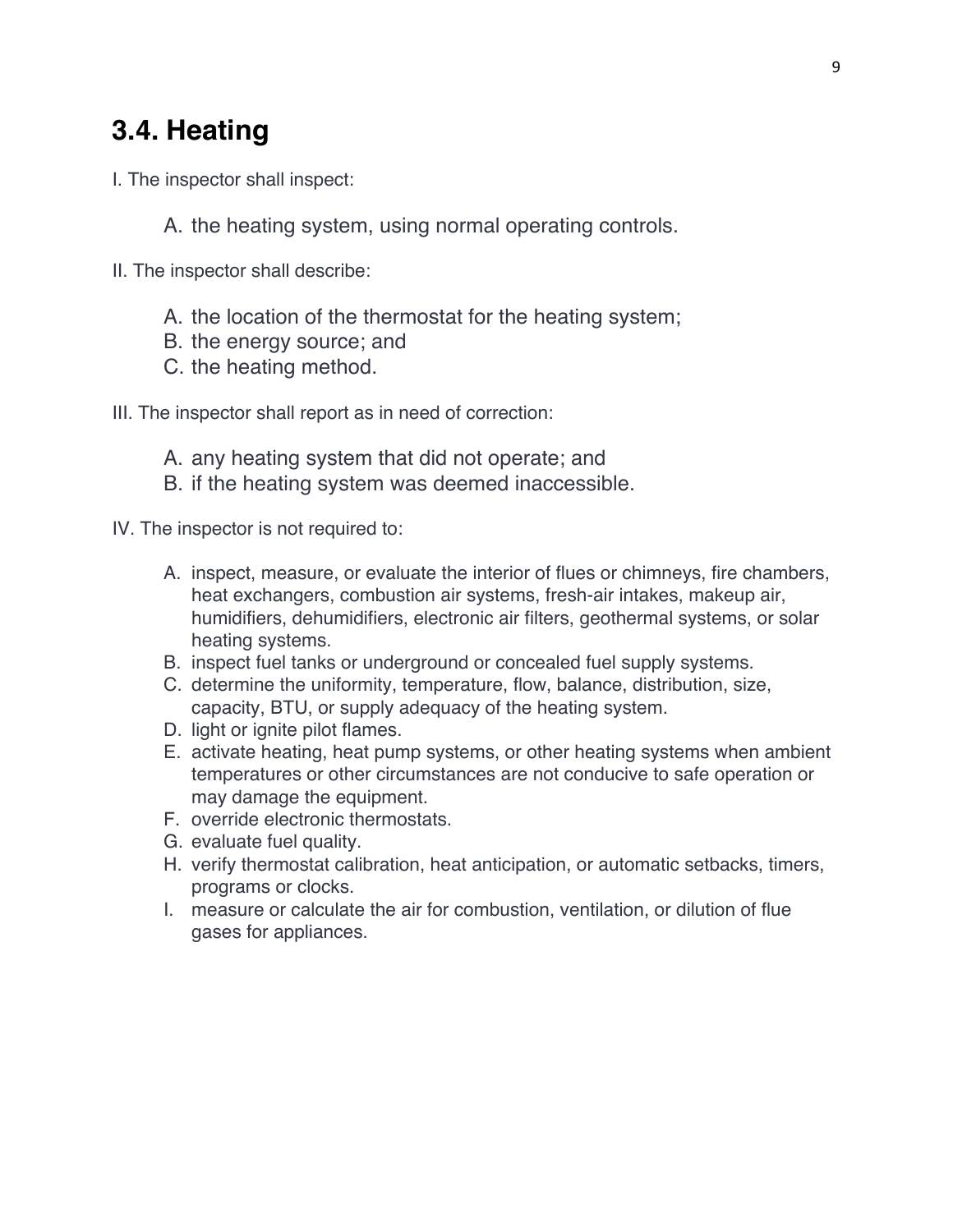### **3.5. Cooling**

I. The inspector shall inspect:

A. the cooling system, using normal operating controls.

- II. The inspector shall describe:
	- A. the location of the thermostat for the cooling system; and
	- B. the cooling method.
- III. The inspector shall report as in need of correction:
	- A. any cooling system that did not operate; and
	- B. if the cooling system was deemed inaccessible.

IV. The inspector is not required to:

- A. determine the uniformity, temperature, flow, balance, distribution, size, capacity, BTU, or supply adequacy of the cooling system.
- B. inspect portable window units, through-wall units, or electronic air filters.
- C. operate equipment or systems if the exterior temperature is below 65° Fahrenheit, or when other circumstances are not conducive to safe operation or may damage the equipment.
- D. inspect or determine thermostat calibration, cooling anticipation, or automatic setbacks or clocks.
- E. examine electrical current, coolant fluids or gases, or coolant leakage.

## **3.6. Plumbing**

- I. The inspector shall inspect:
	- A. the main water supply shut-off valve;
	- B. the main fuel supply shut-off valve;
	- C. the water heating equipment, including the energy source, venting connections, temperature/pressure-relief (TPR) valves, Watts 210 valves, and seismic bracing;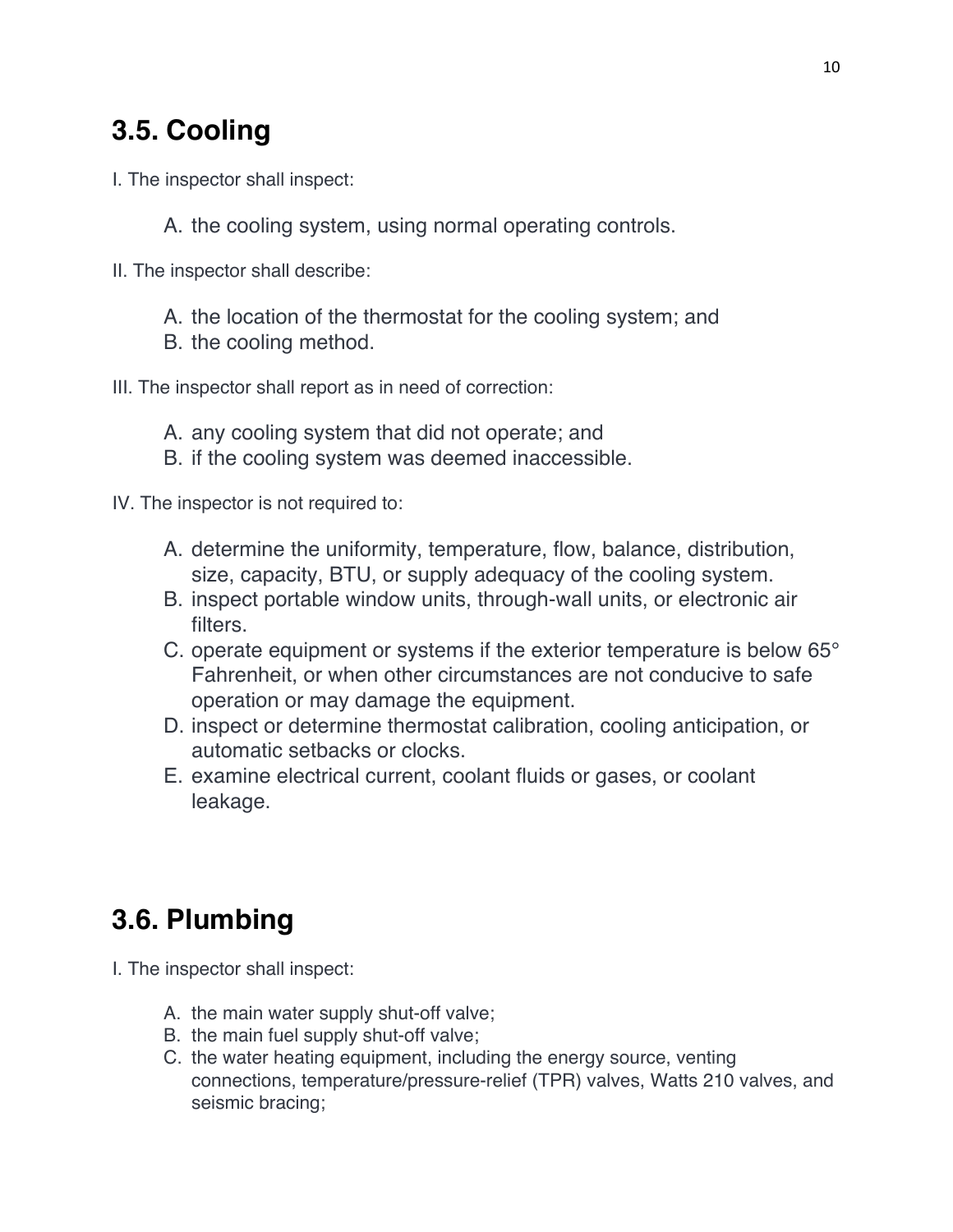- D. interior water supply, including all fixtures and faucets, by running the water;
- E. all toilets for proper operation by flushing;
- F. all sinks, tubs and showers for functional drainage;
- G. the drain, waste and vent system; and
- H. drainage sump pumps with accessible floats.
- II. The inspector shall describe:
	- A. whether the water supply is public or private based upon observed evidence;
	- B. the location of the main water supply shut-off valve;
	- C. the location of the main fuel supply shut-off valve;
	- D. the location of any observed fuel-storage system; and
	- E. the capacity of the water heating equipment, if labeled.
- III. The inspector shall report as in need of correction:
	- A. deficiencies in the water supply by viewing the functional flow in two fixtures operated simultaneously;
	- B. deficiencies in the installation of hot and cold water faucets;
	- C. active plumbing water leaks that were observed during the inspection; and
	- D. toilets that were damaged, had loose connections to the floor, were leaking, or had tank components that did not operate.
- IV. The inspector is not required to:
	- A. light or ignite pilot flames.
	- B. measure the capacity, temperature, age, life expectancy or adequacy of the water heater.
	- C. inspect the interior of flues or chimneys, combustion air systems, water softener or filtering systems, well pumps or tanks, safety or shut-off valves, floor drains, lawn sprinkler systems, or fire sprinkler systems.
	- D. determine the exact flow rate, volume, pressure, temperature or adequacy of the water supply.
	- E. determine the water quality, potability or reliability of the water supply or source.
	- F. open sealed plumbing access panels.
	- G. inspect clothes washing machines or their connections.
	- H. operate any valve.
	- I. test shower pans, tub and shower surrounds or enclosures for leakage or for functional overflow protection.
	- J. evaluate the compliance with conservation, energy or building standards, or the proper design or sizing of any water, waste or venting components, fixtures or piping.
	- K. determine the effectiveness of anti-siphon, back-flow prevention or drain-stop devices.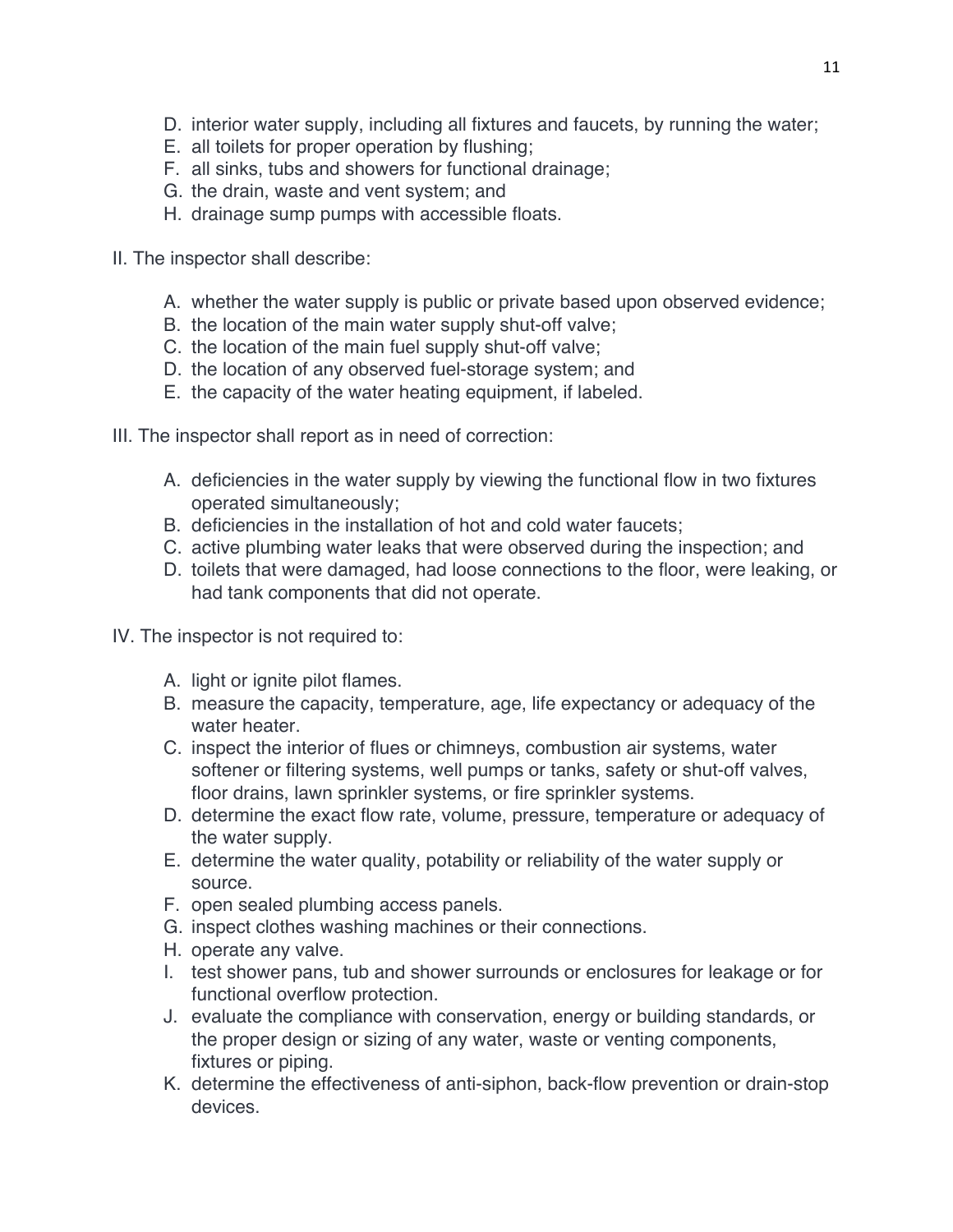- L. determine whether there are sufficient cleanouts for effective cleaning of drains.
- M. evaluate fuel storage tanks or supply systems.
- N. inspect wastewater treatment systems.
- O. inspect water treatment systems or water filters.
- P. inspect water storage tanks, pressure pumps, or bladder tanks.
- Q. evaluate wait time to obtain hot water at fixtures, or perform testing of any kind to water heater elements.
- R. evaluate or determine the adequacy of combustion air.
- S. test, operate, open or close: safety controls, manual stop valves, temperature/pressure-relief valves, control valves, or check valves.
- T. examine ancillary or auxiliary systems or components, such as, but not limited to, those related to solar water heating and hot water circulation.
- U. determine the existence or condition of polybutylene, polyethylene, or similar plastic piping.
- V. inspect or test for gas or fuel leaks, or indications thereof.

#### **3.7. Electrical**

- I. The inspector shall inspect:
	- A. the service drop;
	- B. the overhead service conductors and attachment point;
	- C. the service head, gooseneck and drip loops;
	- D. the service mast, service conduit and raceway;
	- E. the electric meter and base;
	- F. service-entrance conductors;
	- G. the main service disconnect;
	- H. panelboards and over-current protection devices (circuit breakers and fuses);
	- I. service grounding and bonding;
	- J. a representative number of switches, lighting fixtures and receptacles, including receptacles observed and deemed to be arc-fault circuit interrupter (AFCI)-protected using the AFCI test button, where possible;
	- K. all ground-fault circuit interrupter receptacles and circuit breakers observed and deemed to be GFCIs using a GFCI tester, where possible; and
	- L. for the presence of smoke and carbon monoxide detectors.
- II. The inspector shall describe:
	- A. the main service disconnect's amperage rating, if labeled; and
	- B. the type of wiring observed.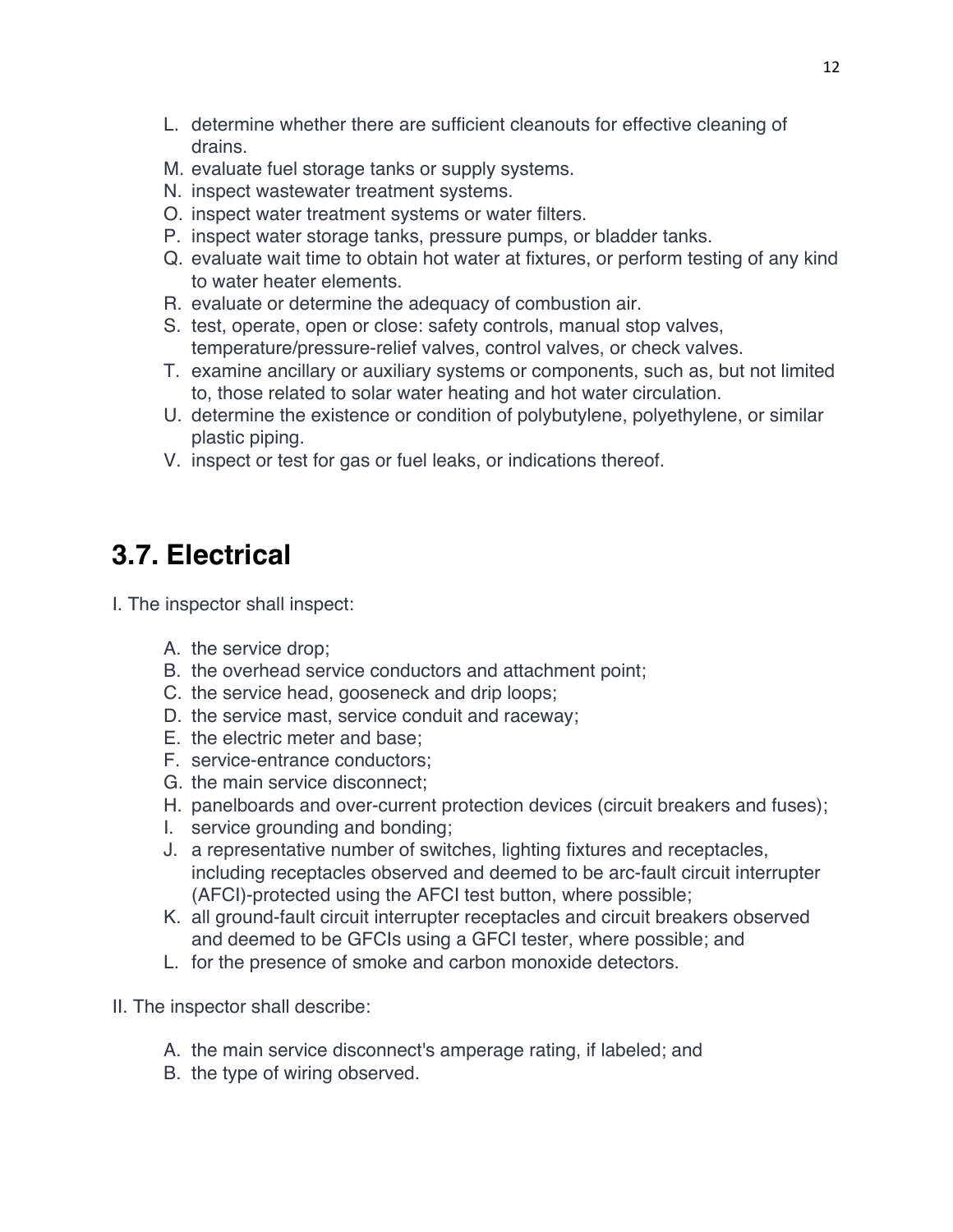- III. The inspector shall report as in need of correction:
	- A. deficiencies in the integrity of the service-entrance conductors' insulation, drip loop, and vertical clearances from grade and roofs;
	- B. any unused circuit-breaker panel opening that was not filled;
	- C. the presence of solid conductor aluminum branch-circuit wiring, if readily visible;
	- D. any tested receptacle in which power was not present, polarity was incorrect, the cover was not in place, the GFCI devices were not properly installed or did not operate properly, evidence of arcing or excessive heat, and where the receptacle was not grounded or was not secured to the wall; and
	- E. the absence of smoke and/or carbon monoxide detectors.
- IV. The inspector is not required to:
	- A. insert any tool, probe or device into the main panelboard, sub-panels, distribution panelboards, or electrical fixtures.
	- B. operate electrical systems that are shut down.
	- C. remove panelboard cabinet covers or dead fronts.
	- D. operate or re-set over-current protection devices or overload devices.
	- E. operate or test smoke or carbon monoxide detectors or alarms.
	- F. inspect, operate or test any security, fire or alarm systems or components, or other warning or signaling systems.
	- G. measure or determine the amperage or voltage of the main service equipment, if not visibly labeled.
	- H. inspect ancillary wiring or remote-control devices.
	- I. activate any electrical systems or branch circuits that are not energized.
	- J. inspect low-voltage systems, electrical de-icing tapes, swimming pool wiring, or any time-controlled devices.
	- K. verify the service ground.
	- L. inspect private or emergency electrical supply sources, including, but not limited to: generators, windmills, photovoltaic solar collectors, or battery or electrical storage facility.
	- M. inspect spark or lightning arrestors.
	- N. inspect or test de-icing equipment.
	- O. conduct voltage-drop calculations.
	- P. determine the accuracy of labeling.
	- Q. inspect exterior lighting.

# **3.8. Fireplace**

I. The inspector shall inspect: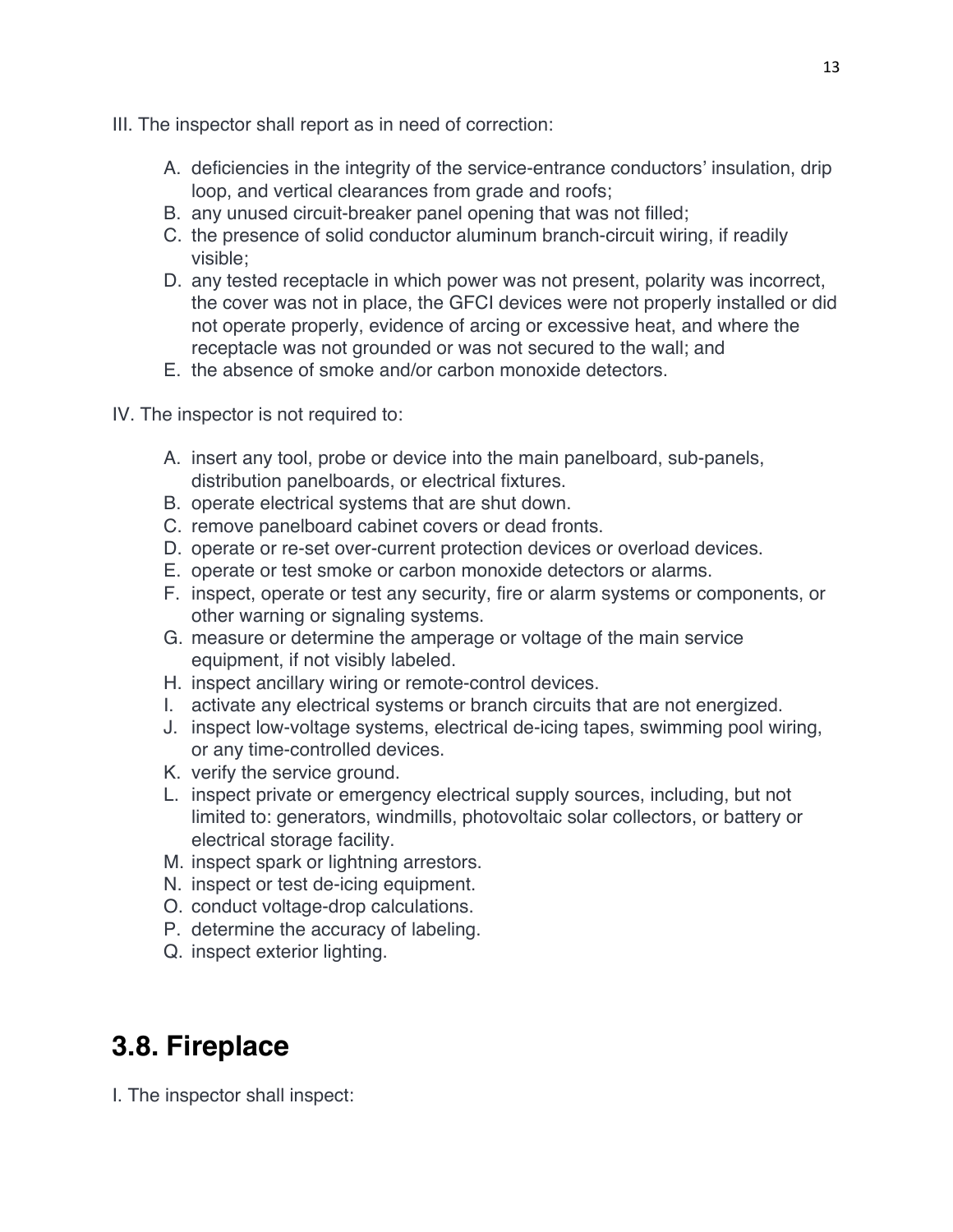- A. readily accessible and visible portions of the fireplaces and chimneys;
- B. lintels above the fireplace openings;
- C. damper doors by opening and closing them, if readily accessible and manually operable; and
- D. cleanout doors and frames.
- II. The inspector shall describe:

A. the type of fireplace.

III. The inspector shall report as in need of correction:

- A. evidence of joint separation, damage or deterioration of the hearth, hearth extension or chambers;
- B. manually operated dampers that did not open and close;
- C. the lack of a smoke detector in the same room as the fireplace;
- D. the lack of a carbon monoxide detector in the same room as the fireplace; and
- E. cleanouts not made of metal, pre-cast cement, or other non-combustible material.
- IV. The inspector is not required to:
	- A. inspect the flue or vent system.
	- B. inspect the interior of chimneys or flues, fire doors or screens, seals or gaskets, or mantels.
	- C. determine the need for a chimney sweep.
	- D. operate gas fireplace inserts.
	- E. light pilot flames.
	- F. determine the appropriateness of any installation.
	- G. inspect automatic fuel-fed devices.
	- H. inspect combustion and/or make-up air devices.
	- I. inspect heat-distribution assists, whether gravity-controlled or fan-assisted.
	- J. ignite or extinguish fires.
	- K. determine the adequacy of drafts or draft characteristics.
	- L. move fireplace inserts, stoves or firebox contents.
	- M. perform a smoke test.
	- N. dismantle or remove any component.
	- O. perform a National Fire Protection Association (NFPA)-style inspection.
	- P. perform a Phase I fireplace and chimney inspection.

# **3.9. Attic, Insulation & Ventilation**

I. The inspector shall inspect: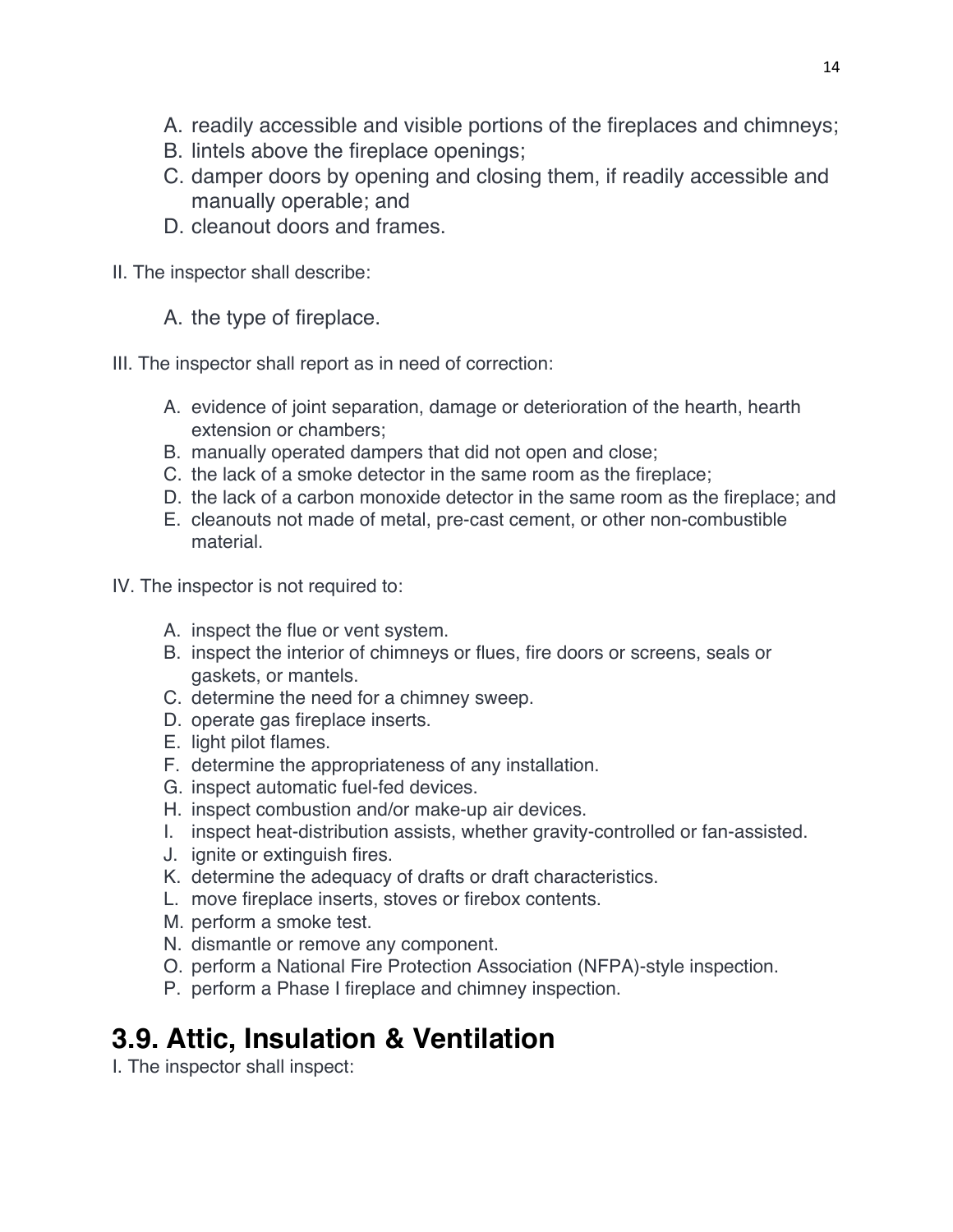- A. insulation in unfinished spaces, including attics, crawlspaces and foundation areas;
- B. ventilation of unfinished spaces, including attics, crawlspaces and foundation areas; and
- C. mechanical exhaust systems in the kitchen, bathrooms and laundry area.
- II. The inspector shall describe:
	- A. the type of insulation observed; and
	- B. the approximate average depth of insulation observed at the unfinished attic floor area or roof structure.
- III. The inspector shall report as in need of correction:
	- A. the general absence of insulation or ventilation in unfinished spaces.
- IV. The inspector is not required to:
	- A. enter the attic or any unfinished spaces that are not readily accessible, or where entry could cause damage or, in the inspector's opinion, pose a safety hazard.
	- B. move, touch or disturb insulation.
	- C. move, touch or disturb vapor retarders.
	- D. break or otherwise damage the surface finish or weather seal on or around access panels or covers.
	- E. identify the composition or R-value of insulation material.
	- F. activate thermostatically operated fans.
	- G. determine the types of materials used in insulation or wrapping of pipes, ducts, jackets, boilers or wiring.
	- H. determine the adequacy of ventilation.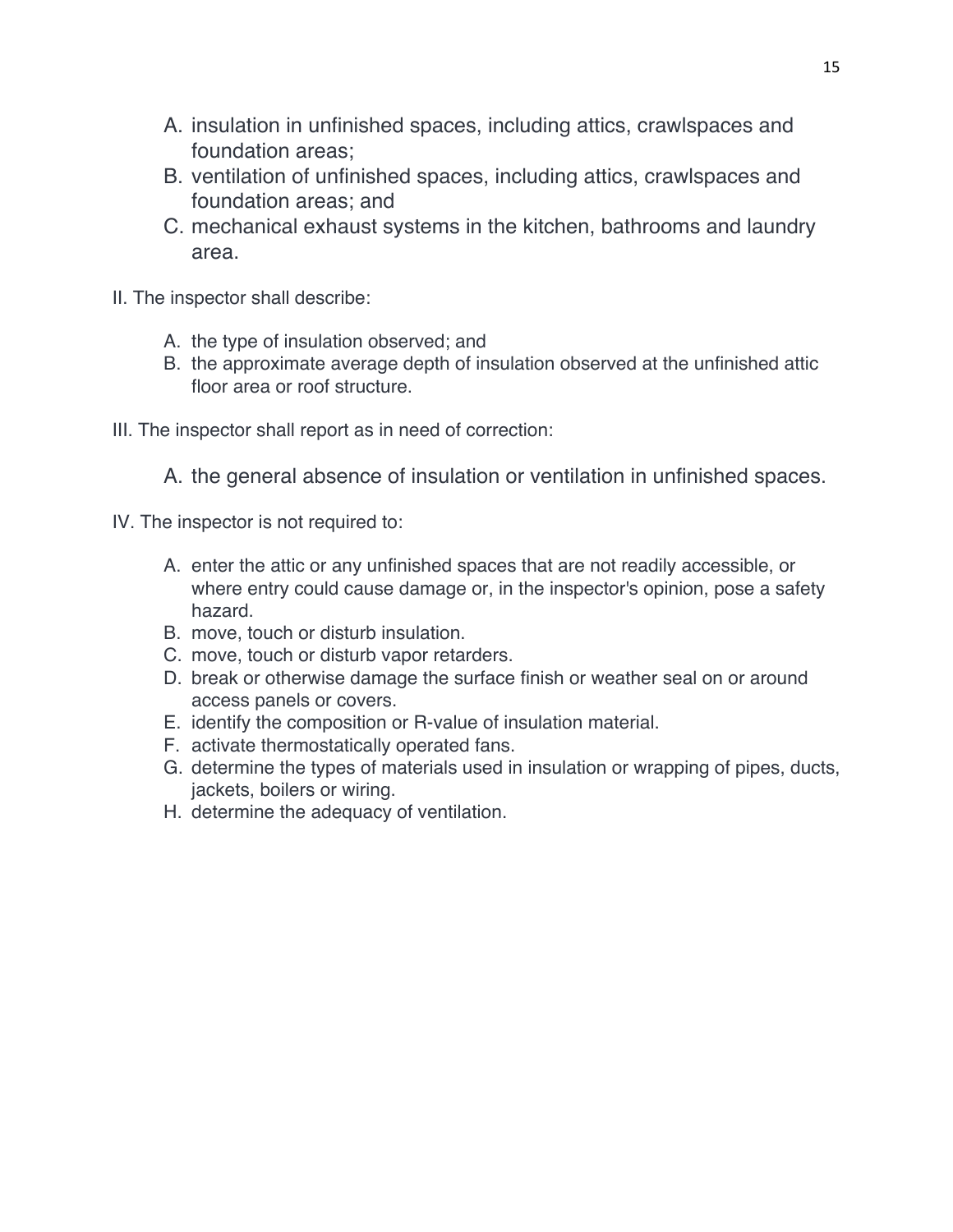#### **3.10. Doors, Windows & Interior**

- I. The inspector shall inspect:
	- A. a representative number of doors and windows by opening and closing them;
	- B. floors, walls and ceilings;
	- C. stairs, steps, landings, stairways and ramps;
	- D. railings, guards and handrails; and
	- E. garage vehicle doors and the operation of garage vehicle door openers, using normal operating controls.
- II. The inspector shall describe:
	- A. a garage vehicle door as manually-operated or installed with a garage door opener.
- III. The inspector shall report as in need of correction:
	- A. improper spacing between intermediate balusters, spindles and rails for steps, stairways, guards and railings;
	- B. photo-electric safety sensors that did not operate properly; and
	- C. any window that was obviously fogged or displayed other evidence of broken seals.
- IV. The inspector is not required to:
	- A. inspect paint, wallpaper, window treatments or finish treatments.
	- B. inspect floor coverings or carpeting.
	- C. inspect central vacuum systems.
	- D. inspect for safety glazing.
	- E. inspect security systems or components.
	- F. evaluate the fastening of islands, countertops, cabinets, sink tops or fixtures.
	- G. move furniture, stored items, or any coverings, such as carpets or rugs, in order to inspect the concealed floor structure.
	- H. move suspended-ceiling tiles.
	- I. inspect or move any household appliances.
	- J. inspect or operate equipment housed in the garage, except as otherwise noted.
	- K. verify or certify the proper operation of any pressure-activated auto-reverse or related safety feature of a garage door.
	- L. operate or evaluate any security bar release and opening mechanisms, whether interior or exterior, including their compliance with local, state or federal standards.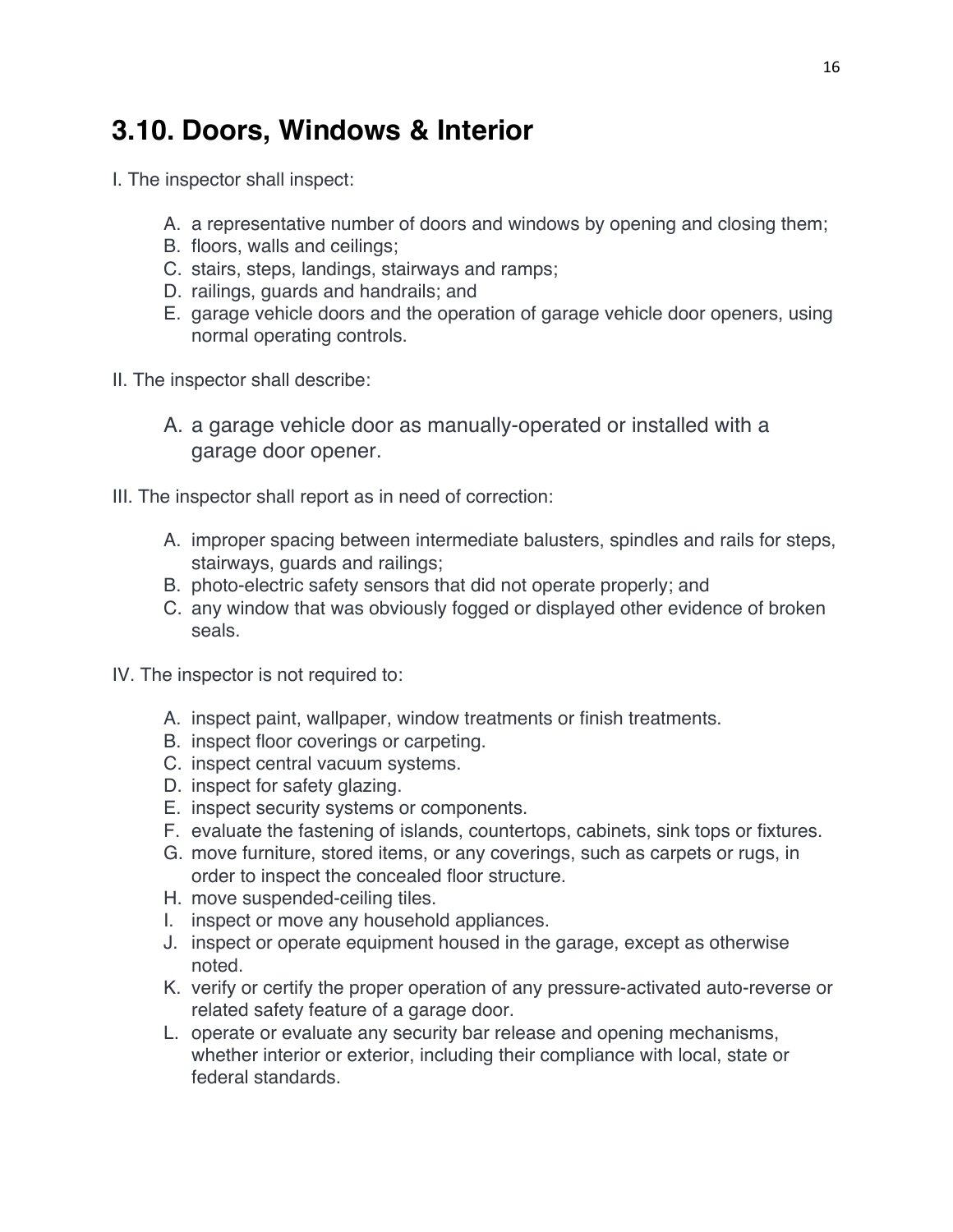- M. operate any system, appliance or component that requires the use of special keys, codes, combinations or devices.
- N. operate or evaluate self-cleaning oven cycles, tilt guards/latches, or signal lights.
- O. inspect microwave ovens or test leakage from microwave ovens.
- P. operate or examine any sauna, steam-generating equipment, kiln, toaster, ice maker, coffee maker, can opener, bread warmer, blender, instant hot-water dispenser, or other small, ancillary appliances or devices.
- Q. inspect elevators.
- R. inspect remote controls.
- S. inspect appliances.
- T. inspect items not permanently installed.
- U. discover firewall compromises.
- V. inspect pools, spas or fountains.
- W. determine the adequacy of whirlpool or spa jets, water force, or bubble effects.
- X. determine the structural integrity or leakage of pools or spas.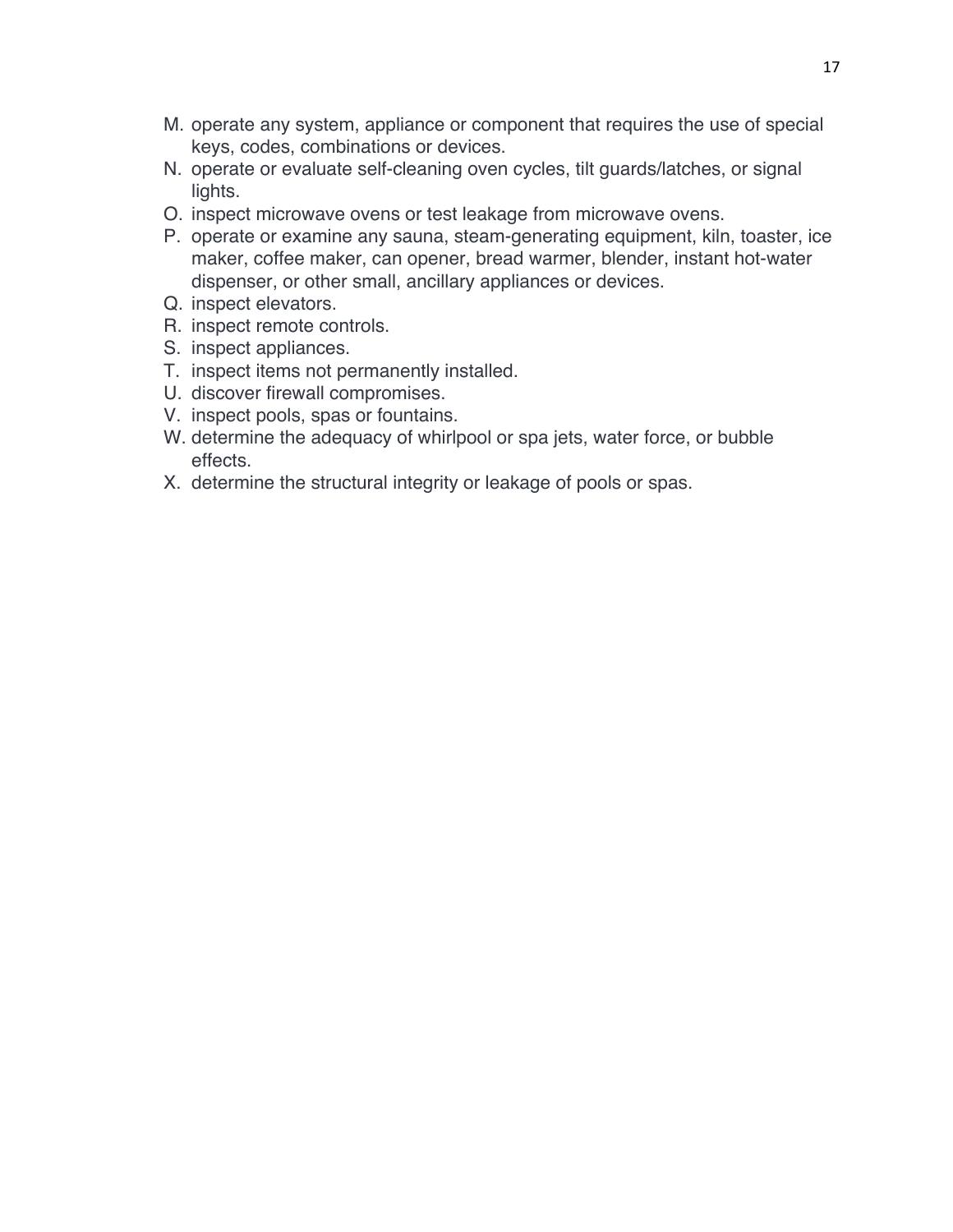# **4. Glossary of Terms**

- **accessible:** In the opinion of the inspector, can be approached or entered safely, without difficulty, fear or danger.
- **activate:** To turn on, supply power, or enable systems, equipment or devices to become active by normal operating controls. Examples include turning on the gas or water supply valves to the fixtures and appliances, and activating electrical breakers or fuses.
- **adversely affect:** To constitute, or potentially constitute, a negative or destructive impact.
- **alarm system:** Warning devices, installed or freestanding, including, but not limited to: carbon monoxide detectors, flue gas and other spillage detectors, security equipment, ejector pumps, and smoke alarms.
- **appliance:** A household device operated by the use of electricity or gas. Not included in this definition are components covered under central heating, central cooling or plumbing.
- **architectural service:** Any practice involving the art and science of building design for construction of any structure or grouping of structures, and the use of space within and surrounding the structures or the design, design development, preparation of construction contract documents, and administration of the construction contract.
- **component:** A permanently installed or attached fixture, element or part of a system.
- **condition:** The visible and conspicuous state of being of an object.
- **correction:** Something that is substituted or proposed for what is incorrect, deficient, unsafe, or a defect.
- **cosmetic defect:** An irregularity or imperfection in something, which could be corrected, but is not required.
- **crawlspace:** The area within the confines of the foundation and between the ground and the underside of the lowest floor's structural component.
- **decorative:** Ornamental; not required for the operation of essential systems or components of a home.
- **describe:** To report in writing a system or component by its type or other observed characteristics in order to distinguish it from other components used for the same purpose.
- **determine:** To arrive at an opinion or conclusion pursuant to examination.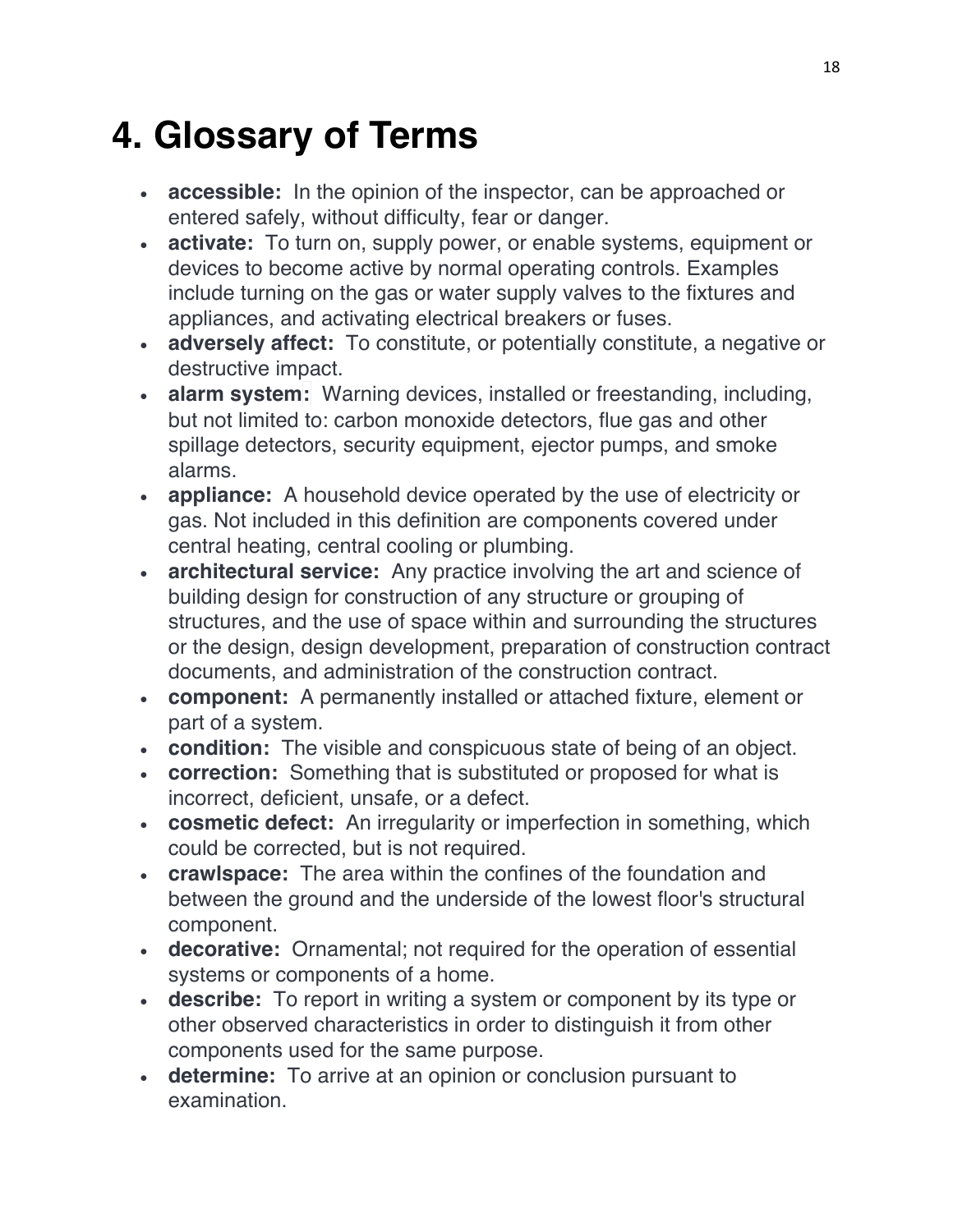- **dismantle:** To open, take apart or remove any component, device or piece that would not typically be opened, taken apart or removed by an ordinary occupant.
- **engineering service:** Any professional service or creative work requiring engineering education, training and experience, and the application of special knowledge of the mathematical, physical and engineering sciences to such professional service or creative work as consultation, investigation, evaluation, planning, design and supervision of construction for the purpose of assuring compliance with the specifications and design, in conjunction with structures, buildings, machines, equipment, works and/or processes.
- **enter:** To go into an area to observe visible components.
- **evaluate:** To assess the systems, structures and/or components of a property.
- **evidence:** That which tends to prove or disprove something; something that makes plain or clear; grounds for belief; proof.
- **examine:** To visually look (see **inspect**).
- **foundation:** The base upon which the structure or wall rests, usually masonry, concrete or stone, and generally partially underground.
- **function:** The action for which an item, component or system is specially fitted or used, or for which an item, component or system exists; to be in action or perform a task.
- **functional:** Performing, or able to perform, a function.
- **functional defect:** A lack of or an abnormality in something that is necessary for normal and proper functioning and operation, and, therefore, requires further evaluation and correction.
- **general home inspection:** See "home inspection."
- **home inspection:** The process by which an inspector visually examines the readily accessible systems and components of a home and operates those systems and components utilizing this Standards of Practice as a guideline.
- **household appliances:** Kitchen and laundry appliances, room air conditioners, and similar appliances.
- **identify:** To notice and report.
- **indication:** That which serves to point out, show, or make known the present existence of something under certain conditions.
- **inspect:** To examine readily accessible systems and components safely, using normal operating controls, and accessing readily accessible areas, in accordance with this Standards of Practice.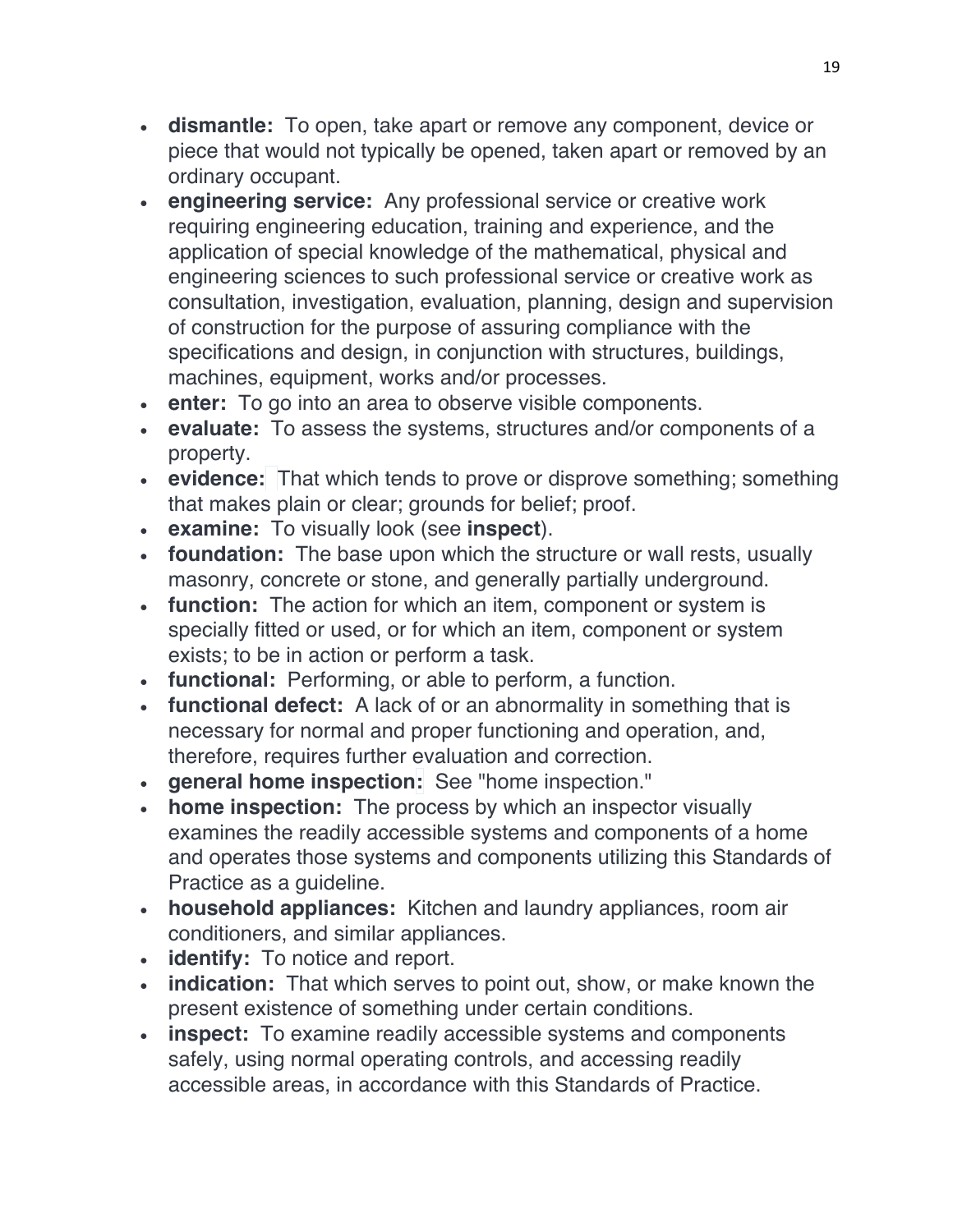- **inspected property:** The readily accessible areas of the home, house, or building, and the components and systems included in the inspection.
- **inspection report:** A written communication (possibly including images) of any material defects observed during the inspection.
- **inspector:** One who performs a real estate inspection.
- **installed:** Attached or connected such that the installed item requires a tool for removal.
- **material defect:** A specific issue with a system or component of a residential property that may have a significant, adverse impact on the value of the property, or that poses an unreasonable risk to people. The fact that a system or component is near, at, or beyond the end of its normal, useful life is not, in itself, a material defect.
- **normal operating controls:** Describes the method by which certain devices (such as thermostats) can be operated by ordinary occupants, as they require no specialized skill or knowledge.
- **observe:** To visually notice.
- **operate:** To cause systems to function or turn on with normal operating controls.
- **readily accessible:** A system or component that, in the judgment of the inspector, is capable of being safely observed without the removal of obstacles, detachment or disengagement of connecting or securing devices, or other unsafe or difficult procedures to gain access.
- **recreational facilities:** Spas, saunas, steam baths, swimming pools, tennis courts, playground equipment, and other exercise, entertainment and athletic facilities.
- **report** (verb form)**:** To express, communicate or provide information in writing; give a written account of. (See also **inspection report**.)
- **representative number:** A number sufficient to serve as a typical or characteristic example of the item(s) inspected.
- **residential property:** Four or fewer residential units.
- **residential unit:** A home; a single unit providing complete and independent living facilities for one or more persons, including permanent provisions for living, sleeping, eating, cooking and sanitation.
- **safety glazing:** Tempered glass, laminated glass, or rigid plastic.
- **shut down:** Turned off, unplugged, inactive, not in service, not operational, etc.
- **structural component:** A component that supports non-variable forces or weights (dead loads) and variable forces or weights (live loads).